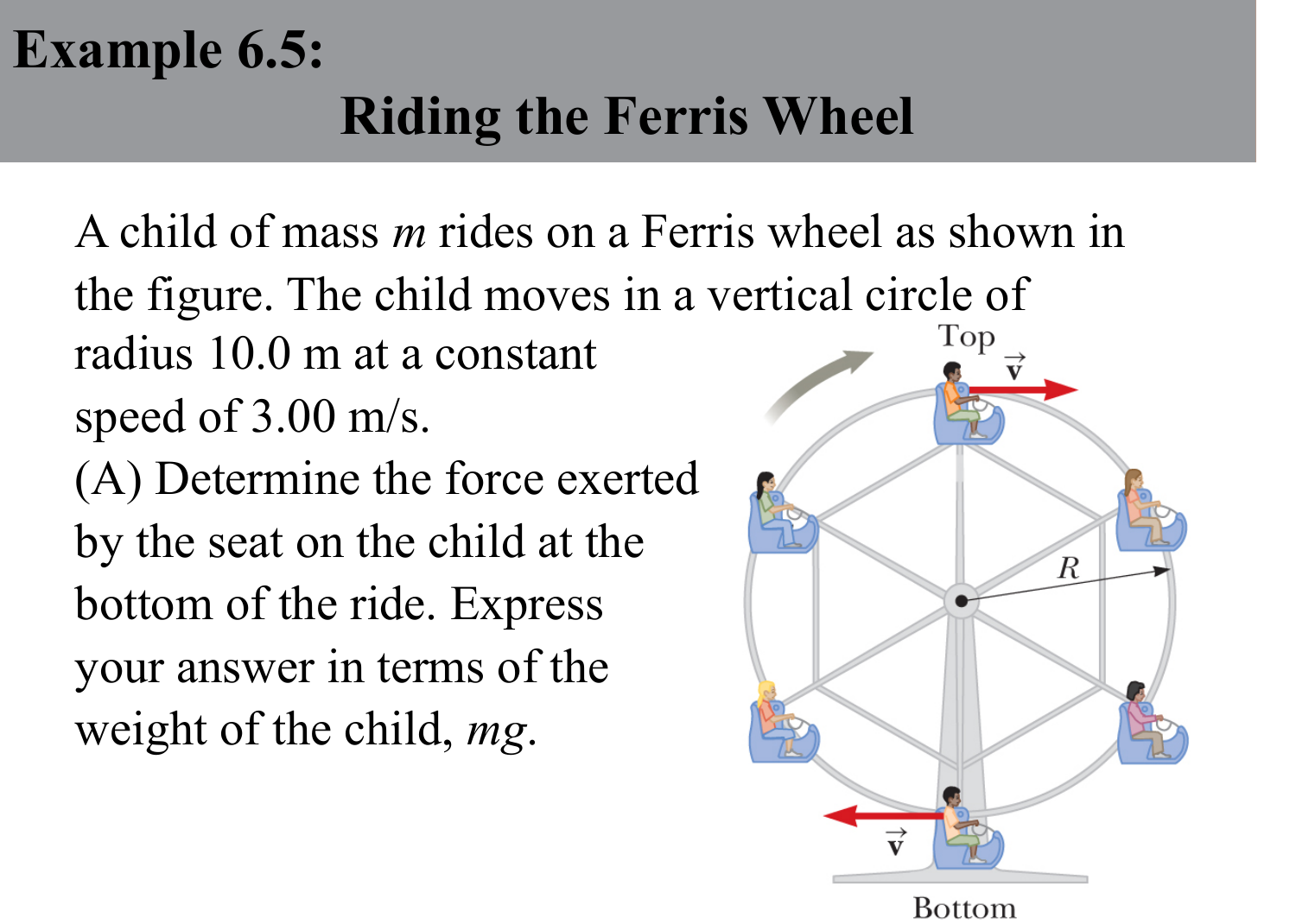## **Example 6.5: Riding the Ferris Wheel**

$$
\sum F = n_{\text{bot}} - mg = m \frac{v^2}{r}
$$
  
\n
$$
n_{\text{bot}} = mg + m \frac{v^2}{r} = mg \left( 1 + \frac{v^2}{rg} \right)
$$
  
\n
$$
n_{\text{bot}} = mg \left( 1 + \frac{(3.00 \text{ m/s})^2}{(10.0 \text{ m})(9.80 \text{ m/s}^2)} \right)
$$
  
\n
$$
= 1.09mg
$$